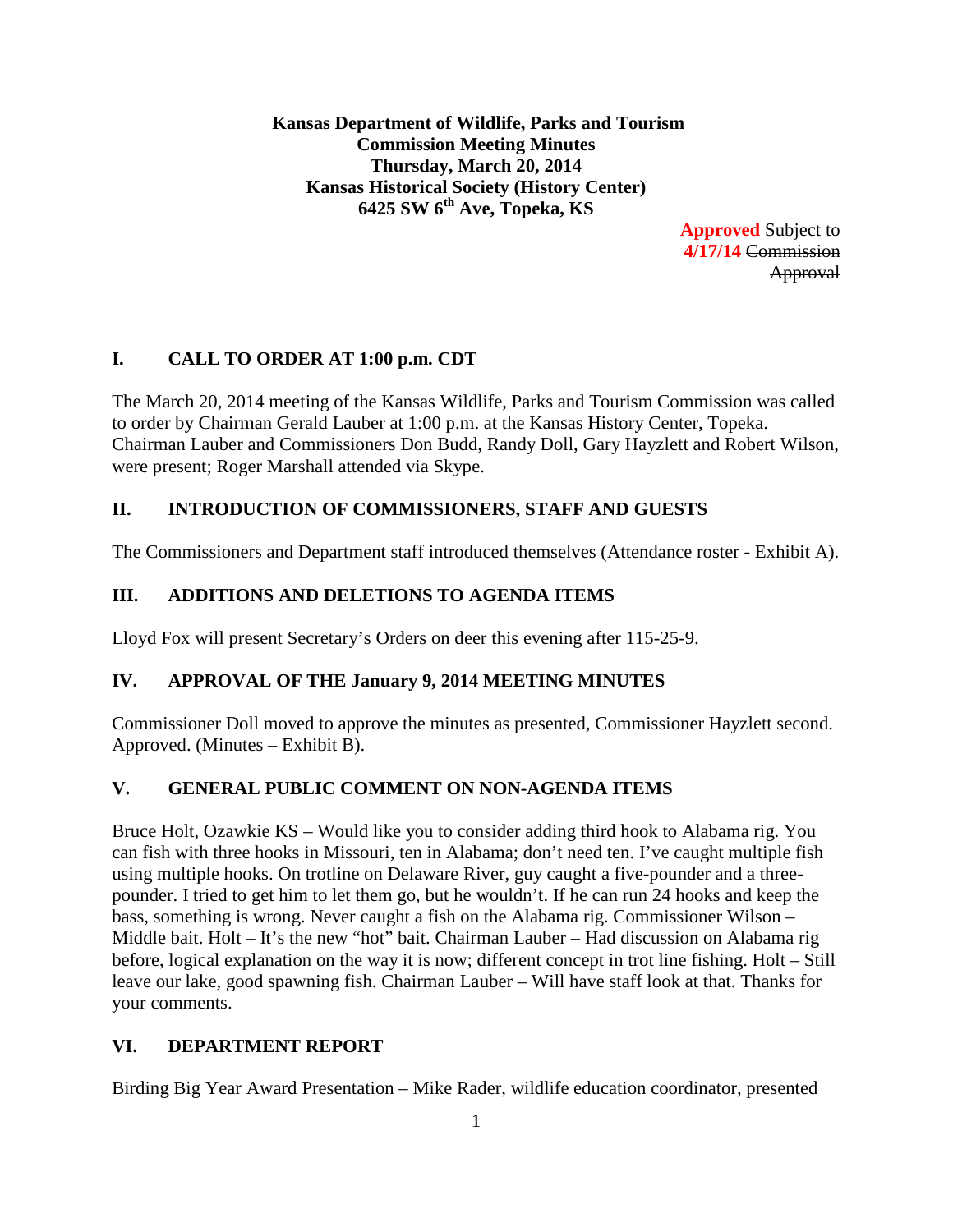these awards. Secretary Jennison saw a movie he liked this last year called "The Big Year," about a contest a group of avid birdwatchers conducted on how many different species of birds they could see in a calendar year. We started the Kansas Birding Big Year in April, set up rules on website, and used e-bird (from Cornell University) to list species of birds seen. We'd like to see this continue, to encourage people to see more of Kansas than they might otherwise. Last year's Big Birding Year ended December 31, 2013; 54 people participated. The competition was divided into three categories: youth - younger than 18, adult - 19-64 and senior - 65 and older. We have about the same number signed up so far this year. We have sponsors and received pencil drawings from Robert Penner to award to last year's winners. Youth winner – Sam Schermerhorn, Wamego, who saw 152 species of birds. He receives a backpack from Jansport, original pencil drawing from Robert Penner, \$25 gift certificate from Acorn Naturalist and Bushnell binoculars. Senior competition winner – Earl "Mick" McQue, who saw 255 species, He receives a Penner print, book and \$50 Cabelas gift certificate. Top competitor in adult group – James Malcolm, who saw 319 species. He receives a crane Penner print, book, and \$50 Cabelas gift card. Gave each participant a ball cap; also gave one to each Commissioner. Caps based on photo by Bob Gress; Dustin Teasley and I worked up design for hat (a painted bunting).

#### **A. Secretary's Remarks**

Secretary Jennison thanked Mike Rader for his efforts; I saw a TV show that had a message, called Keith and he talked to Mike and found out big year is typical among birders. Since Governor Brownback was elected, he has been promoting the outdoors, and I have been supportive of that because it is through the outdoors that people begin to understand and love the outdoors and understand what our mission has been, just a different way of looking at it. There needs to be recognition between all of us who typically hunt and fish and our enjoyment in the outdoors that there are folks who enjoy a nonconsumptive use of the outdoors and this is just one example of it. Mike, I really appreciate your effort to get this started on the right foot.

1. Agency and State Fiscal Status – Robin Jennison, secretary, presented this update to the Commission. We continue to do well with park fee fund. Hunting license sales are down a little. Fiscally the department's in fine shape. When you look at legislative role in our budget, the wildlife and fisheries side of the agency receives no state funding except parks and Tourism get some EDIF monies. There was a late request to do work at Neosho WA for \$3 million under PR grant, Senate approved, House has not accepted yet. Fairly comfortable with budget at this point for fiscal year 2015; soon working on two-year budget for 2016 and 2017.

2. 2014 Legislative Update – Robin Jennison, Secretary, presented this update to the Commission. Proposed changing apprentice license from one year to three years; in our testimony, could be someone gets apprentice license and because of bad weather was unable to use it, but then in January would have to have another apprentice license. The legislature thought that was too long, passed it out with two years in the House, three out of Senate. Within that bill was proposal to allow people with concealed carry to forgo hunter education, which looks like it is not going to come up this year. Some things still beyond our control, like lesser prairie chicken issue and black-foot ferret in western Kansas. Bill introduced to taken redbelly and smooth earth snakes of our Threatened and Endangered (T&E) list, which has been an issue in Johnson County; gave testimony and did not think bill would come out of committee, but amended to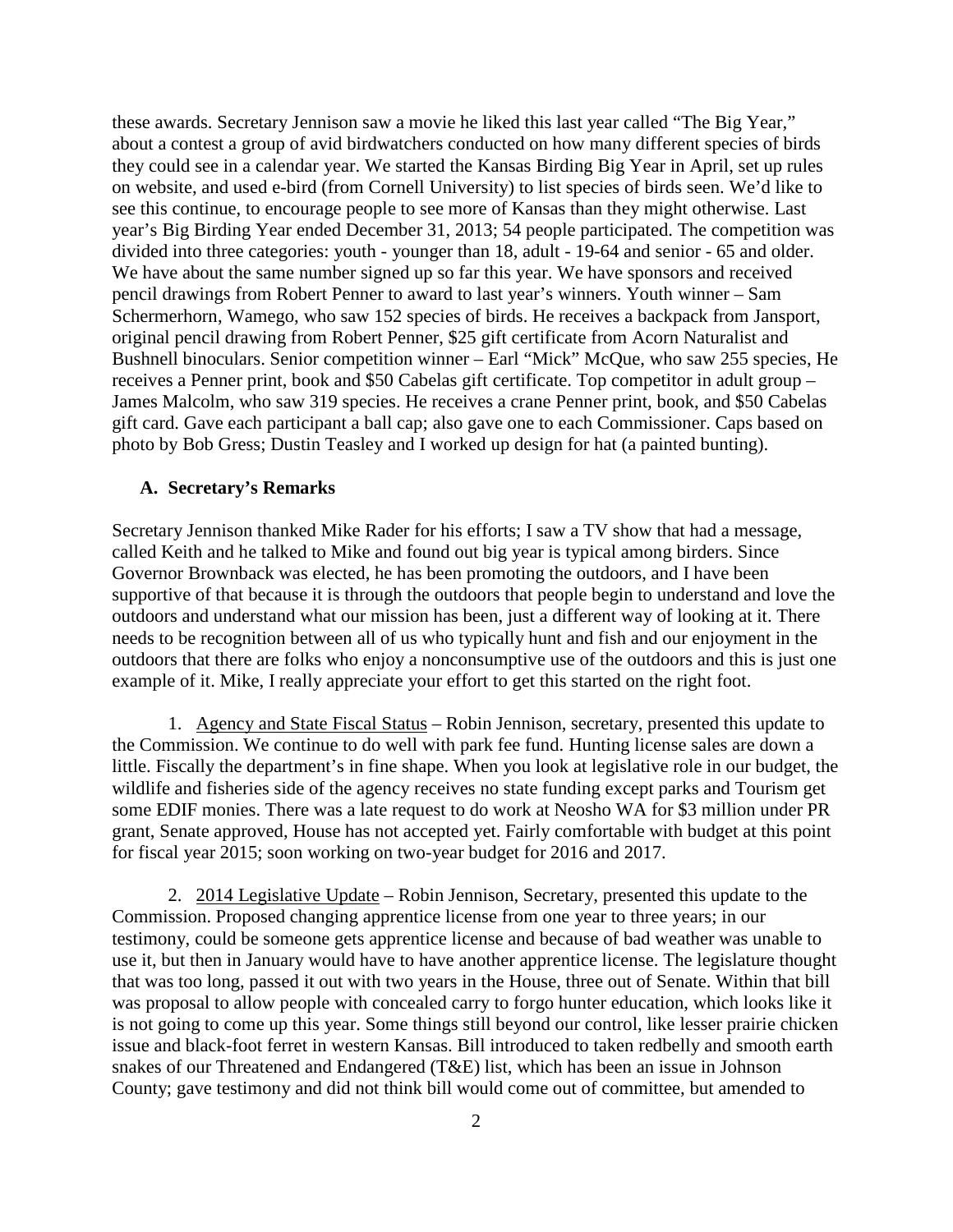include full repeal of the Nongame Threatened and Endangered Species Act was amended onto that. It passed out of Senate Natural Resources Committee 5-4; we were surprised and when I talked to Senate leadership they did not know that action had been taken. Had two land bills pass out of senate yesterday. Chairman Schwartz talked about a willingness to put in conference. Challenge is what other bills might get attached; so land bills still up in the air. Good vote in Senate, 28-12 on Cherokee ground using damage assessment money. If the department doesn't buy it, that land will be purchased by someone, like TNC, who will conserve the property, but they do not allow hunting. Pottawatomie ground, which is right next to wildlife area we already own, passed 27-13, which passed with remarkable help from conservation organizations. The last thing is the antler bill, introduced as result of deer poached south of Topeka. One of folks who owned land the deer was on had an interest in having that rack. It is a poorly drafted bill; I think people who drafted it didn't know enough about hunting. It did end up granting landowners with wildlife that is hunted illegally on their ground, the right of first refusal. It has gotten attention of folks around the country; conservation organizations and the sporting caucus. We have received several calls and talked to those groups. If you are not a sportsman, it is something hard to understand, but we are doing our best to try and it explain it and how dangerous it is to the Public Trust Doctrine and North American Model for Conservation. We were told it was not going to come up in House committee and came out of committee and was on the House floor the next day and passed overwhelmingly, only 17 people voted against it. We could have had a little stronger vote if we had the opportunity to work the committee and the House. Come up tomorrow in senate natural resources committee and will likely come out of committee. There are two senators, one republican and one democrat, who have an interest in getting bill improved, don't know if you can improve it and pass it, we'll know tomorrow. I believe that is the only bill we have left in a committee. Only other bill we participated in is state fossil bill. We look at it as an opportunity to promote the state. There is some question on whether the state should have state symbols or not; it is history as it relates to fossils, and we gave favorable support. Mike Pearce – Go back over part on repealing on T&E bill. Jennison – Bill introduced to remove redbelly snake and smooth earth snake off list, several things came up in that discussion to take it further than just snakes to repeal our whole statute. Pearce – Where did that come from? Jennison – Chairman Powell. Pearce – Where does it go to now? Jennison – Senate floor, in HB2118; this bill was in an exempt bill, clearly someone had idea to do something with that bill. Pearce – You have any sway with these guys? Jennison – After this year, I'm not sure I do. Chairman Lauber – Find it troubling to deal with lesser prairie chicken, Keith and our staff has been dealing with that for years, but seems like public is just becoming aware of it. Received email from Audubon of Kansas that is not necessarily objective; but are LPC bills alive and well? Jennison – None of them are dead. Did not give testimony, first bill had to do with enforcement of federal law, things in there which are problematic and we pointed them out to senate. Felt USFWS would not list LPC, this bill would have made that difficult for us to do. Gave testimony in the House, while still neutral, asked for another part to be taken out, and assumed we were not in support of bill. Kansas Livestock Association also pointed out that this was not best timing for the bill, but it is not dead. Frustration from legislators over potential economic and social cost. Chairman Powell brought up black-footed ferrets this morning and we have no control over ferrets other than did try to help control prairie dogs as they dispersed on neighbors. Growing frustration in western Kansas as we get closer to March 31 deadline on USFWS listing of LPC. Chairman Lauber – Familiar with federal overreach, concerned with reduced harmony with the feds. Jennison – Taken more common sense approach to Kansas than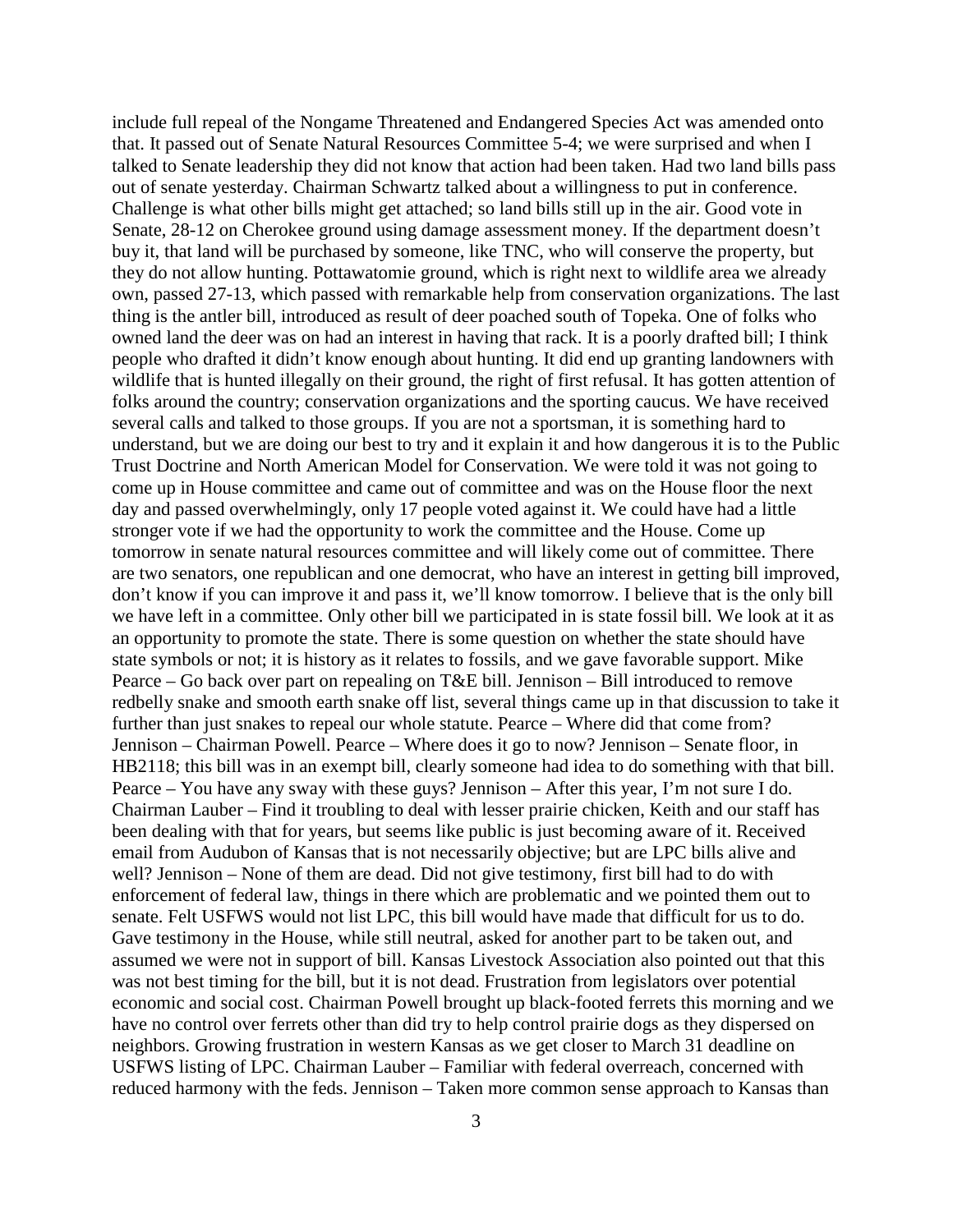a federal bureaucracy would.

#### **B. General Discussion**

1. 2014 Tourism Marketing Plans - Richard Smalley, tourism marketing manager presented this report to the Commission (Exhibit C). Worked with Keith and a group to integrate hunting into marketing strategy; from that developed KDWPT markets into two diverse segments; leisure tourism and consumptive tourism. On April 9, we will hold a media event to announce our partnership with Clearwater native and Nashville recording artist Logan Mize. Mize will help promote to his fan base the state's tourism assets during his live performances, including this year's Country Stampede, and through his website and social media. Have registrations from as far away as Wyoming and Delaware. We are currently in the middle of an RFP process for the advertising agency of record. Nine vendors submitted proposals. The contract is to be awarded in April. *Introduced Kelli Hillard and Pete Szabo.*

2. Webless Migratory Birds - Rich Schultheis, migratory game bird biologist, presented this report to the Commission (Exhibit D). Although webless migratory bird hunting regulations are subject to the same federal framework process with the U.S. Fish and Wildlife Service as waterfowl, stability in season dates and bag limits allows the inclusion of crows, doves, sandhill crane, snipe, rail and woodcock; bag limits and season dates are also part of the permanent regulations. No changes recommended to the webless game birds regulations. As a result the dates are at the bottom with bag and possession limits. This will not be brought back up because there are no changes. Chairman Lauber –Are crows a migratory bird? Schultheis – They were brought in when Mexico came into the Migratory Bird Treaty Act. Chairman Lauber – County used to pay a bounty for crow bills and I didn't think that could happen on a migratory bird.

3. Early Migratory Bird Seasons - Tom Bidrowski, migratory game bird program manager, presented this update to the Commission (Exhibit E). The U.S. Fish and Wildlife Service (USFWS) annually develops the frameworks for states to set migratory game bird hunting seasons, which establish maximum bag, possession limits and season lengths, as well as earliest opening and latest closing dates; defines teal population thresholds for whether or not a September teal season can be held. Final federal frameworks will not be set until June 26, 2014 after the USFWS Service Regulatory Committee meeting. With current populations and conditions on the breeding prairie pothole region, we expect no changes in frameworks, which would allow a 16-day season. Last year there was an increase in the daily bag limit from four to six and possession limit is now three times the daily bag limit. Commissioner Budd – Why on webless migratory birds, do the regulations not go back through? Bidrowski – They are permanent regulations and sets September 1 for doves and runs continuously and same for cranes that starts second Wednesday of September. It is a set date for those species to start. With waterfowl seasons change more regularly, not with webless birds. Commissioner Budd – If federal frameworks were to change, then we would review? Bidrowski – Through emergency session, like last year, to work on the change the USFWS made on possession limits. Chairman Lauber – At what meeting do we start discussing late migratory birds? Bidrowski – April, workshop in June and public hearing in August; in review process now. Commissioner Budd – Are we sending out surveys again this year? Bidrowski – There will be a survey sent out. It's under a review process right now. Budd – What are we reviewing? Bidrowski –Answer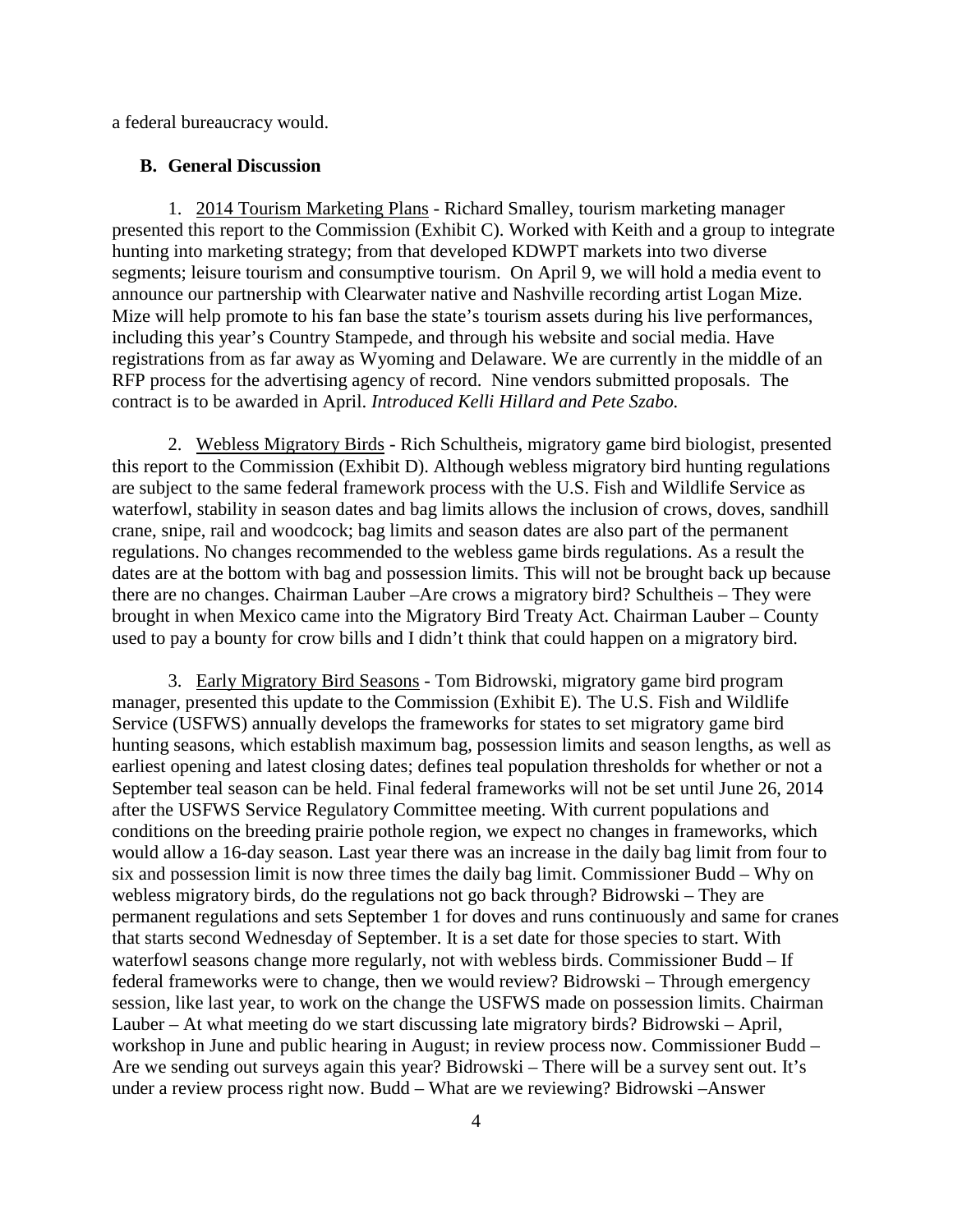questions we are looking at, formatting and research branch will be going to administration for some feedback and outside human dimensions specialists from other states. Commissioner Budd – Commission doesn't get any input on that. Bidrowski – That is up to administration. Commissioner Budd – Who is administration? Bidrowski – Head staff. Commissioner Budd – Request commissioners get to look at surveys in advance. Amy Thornton – Review all surveys or analysis of the surveys? Commissioner Budd – Probably only going to be three surveys, doing it by zones aren't you? Bidrowski – One statewide survey, sample survey with 25,000 people in sampling, select 1,500 or so completed surveys so send out to about 3,500 with our response rate. Commissioner Budd – Not too burdensome is it? Thornton – No, just wanted to be sure what you were requesting.

4. Fort Riley Deer and Other Considerations - Lloyd Fox, big game research biologist, presented this report to the Commission (Exhibit F). Fort Riley staff have requested same regular archery season dates and regular muzzleloader season dates, extended firearm season dates for the taking of antlerless white-tailed deer the same as listed in KAR 115-25-9 and an additional four-day period from October 10-13, 2014 for youth. Season dates requested for firearm deer hunting is November 28-30, 2014, and December 13-21, 2014 (12 days); additional archery hunting days from September 1-14, 2014 and from January 12 - 31, 2015. Last year we put in a special provision for people using crossbows for deer hunting and required them to obtain a free crossbow user ID prior to hunting to get a better estimate of people using crossbow; still have that in this regulation. Open for input and comments and will come back in April.

5. Use of dogs to track dead or wounded deer - Lloyd Fox, big game research biologist, presented this report to the Commission (Exhibit G). This subject has come up frequently in the past. We have done surveys of deer hunters; back in 2010/2011 asked this question and 53 percent indicated support for the use of dogs to help retrieve wounded deer, while 11 percent strongly opposed their use. Some people fear that allowing people to use dogs to trail dead or wounded deer might increase risky shots and decrease fair chase. Other people feel that it could lead to the use of dogs as a means of hunting deer, including the initial location of deer and then take riskier shots to obtain deer. The concept of using dogs to help hunters retrieve wounded deer is very popular and Europe and has gained support in many states, and there is a movement among its proponents to have it legalized in all 50 states. Mark and I worked on a spreadsheet and map to give you an idea of where this is allowed, not allowed and where special provisions are required. Fourteen states require the dog to be on a leash when trailing is done; basically half the states allow some sort of trailing dogs and half do not; 10 states allow this to be done and use artificial light at night, others allow trailing during regular hours, 7 states require tracker and hunter to contact local law enforcement to let them know this is going on. Discuss again in April. We are working on a Kansas regulation and there are a number of things we have discussed Commissioner Doll – Only two options in survey? Fox – Combined support and strongly support are the 53%, 11% were strongly support; have neutral area too. Commissioner Doll – How big was that? Fox – Bigger than either of those two categories. Commissioner Doll – How would shooting a deer on one property work if deer went to another property? Fox – Have details to work out, mainly see use for tracking dead animals. Still have to get permission to go on adjoining property. Chairman Lauber – Had question of having to allow forced access and I said no. Also, talked about leashed dog; and not using to flush animals back. Mark Rankin – Prefer leashed, depending on dog's training, he is going to chase other things. Commission Budd – Like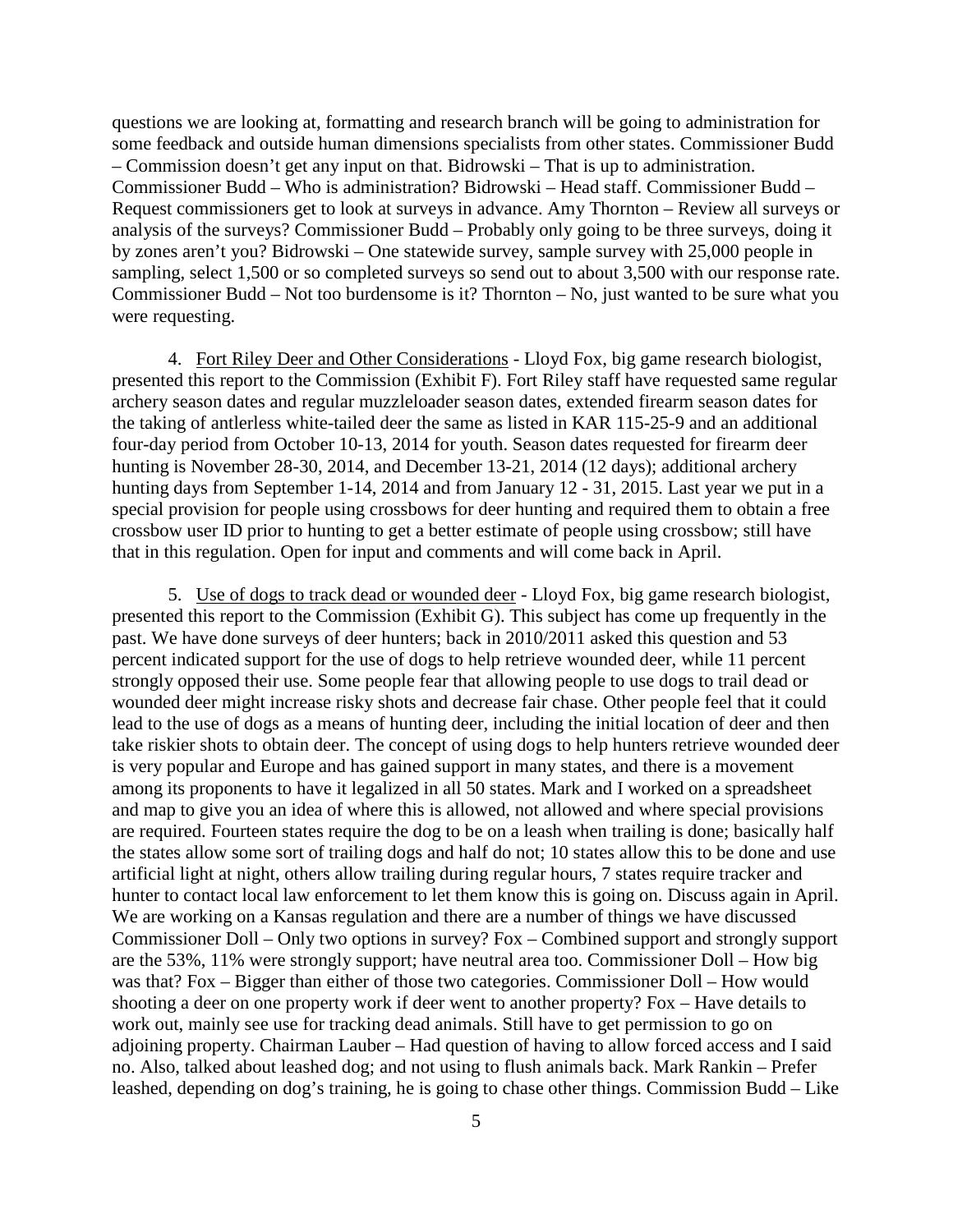to see full survey at next meeting. Fox – Of course. Pearce – Talked to guy from Missouri who is neck deep in working on this same issue. Rankin – Under current regulations, required to have hunting license, tracker covered in 115-4-2, assistance not allowed in take. Commissioner Doll – Tracker have to be hunter himself? Rankin – Don't expect so, expect hunter to accompany them. Chairman Lauber – How many states allow the use of artificial light? Known people to field dress deer with flashlight in their mouth. Rankin – Discuss with law enforcement staff to see what problems were; some states allow artificial light when tracking an animal. Chairman Lauber – Under current law can you use a light? Rankin – No, you can contact LE and they will help find a deer. Chairman Lauber – If you leave gun, can you then? Commissioner Doll – Where is the impetus of this coming from? Fox – People with dogs wanting to help hunters. Also, legislation which says, give agency power to do that, but we already have that power. Chairman Lauber – Legislation, don't do or do it, it will get done anyway. Do in a way to enhance finding of deer and additional aspect of using dogs in the field. But, keep dog on leash. Pearce – Mark, did you discuss with Missouri? Rankin – Did not talk with anyone, looked at website. Pearce – I interviewed a guy there, they can't carry firearms, but they still have hound culture in southern Missouri. Commission Doll – If you look at map, demographics, more populated areas don't allow, less populated areas do; we are right in the middle. Pearce – Nebraska is working on this? Chairman Lauber – Something with hound culture.

#### *break*

Ron Klataske – Apologize for being late, dealing with amendment with Senator Powell, to eliminate T&E Act, a real threat to the state. Threat to endangered species on accidental shooting issues with whooping cranes while sandhill crane hunting. Prefer not opening shooting hours until a half hour after sunrise, then could tell the difference between them, before that dealing with silhouettes of birds, which look the same. Sandhill crane season was closed at 2:00 in the afternoon, inconvenience for hunters, but important to hunting ethics. Whooping cranes need the opportunity to find places to roost and rest in their migration. Some consideration to not shoot turkeys off a roost, wouldn't hunt from sunrise to sunset. Feels like chimera, taking back what you gave us; good for the sport of hunting and ethics of hunting. Chairman Lauber – Federally regulated, you said we eliminated the safeguards, but we eliminated the safeguards that were stronger than what the feds allowed. We moved to half hour after. Still have to take a test to hunt sandhill cranes. Some organizations feel no hunting of sandhill cranes should be allowed at all because of whooping cranes. Don't feel we have to change this at this point. Klataske - Maintain fair chase, allow species to utilize habitat without undue stress. Don't let dogs chase deer all night. Chairman Lauber – Don't harass anything. Klataske - Waterfowl can land anywhere there is water, sandhill crane can only land in certain places. Don't make permanent every year. Discuss it each year. Return to what it was between 2005 and 2012. Pearce – Commissioner Marshall hearing this? *(No response from Marshall)* He would have had the most knowledge on this.  $(Exhibit H - magazine)$ 

6. Coyote hunting in Rifle Deer Season - Mark Rankin, field operations major for Law Enforcement Division, presented this report to the Commission (Exhibit I). On spreadsheet one date is missing and second to the last is out of order. Note that some officers did not report incidents because of the wording of the questions. Several interviews mentioned in minutes, found hunters in field who said they were hunting coyotes, were from other states; but not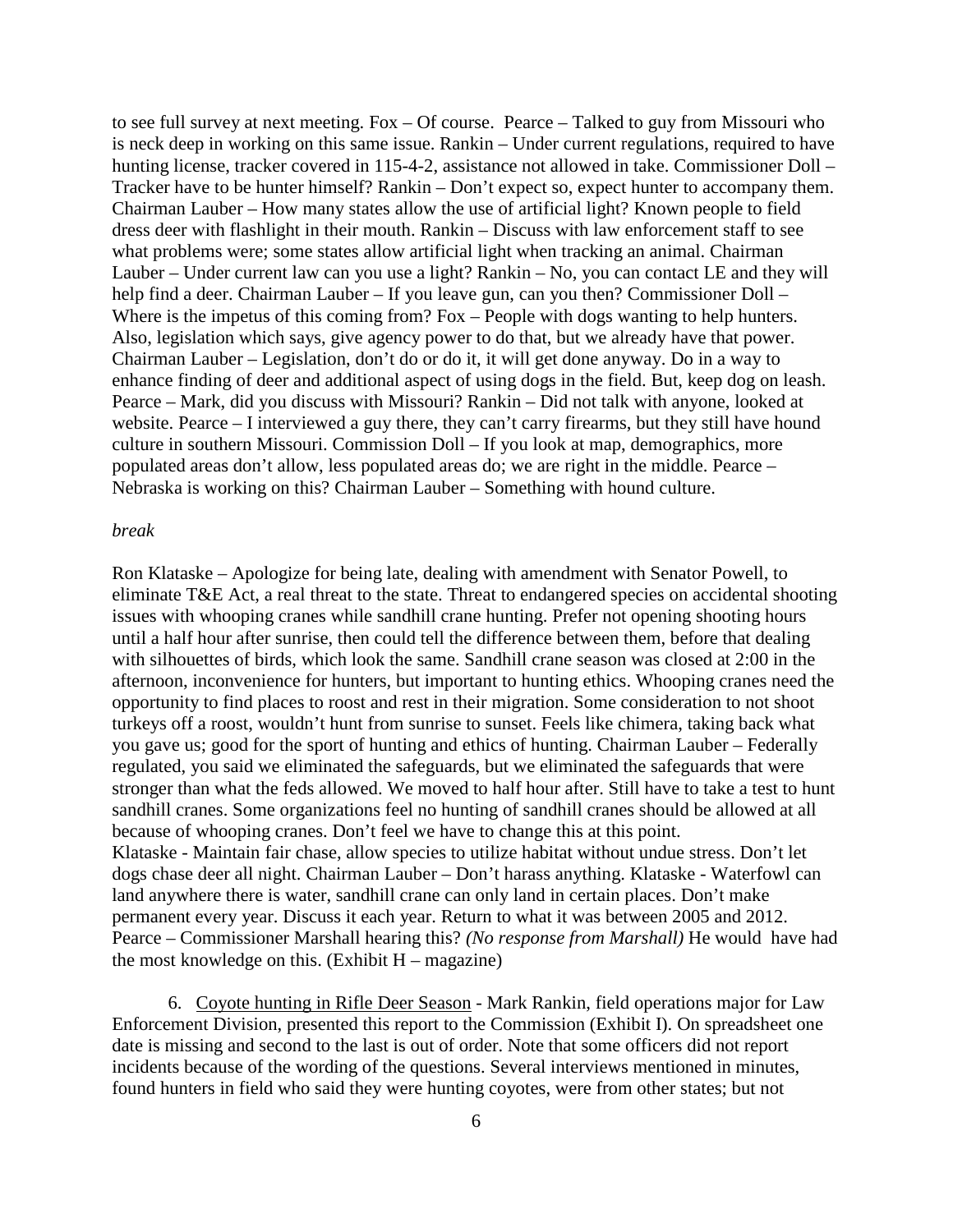hunting with vehicles. Chairman Lauber – Appreciate effort that went into survey. Did not see pattern of regulation we looked at before. Felt recommendation to continue to reporting it. Not sure eliminating dogs or using radios would do that. If you want to eliminate some of these issues, not sure anything would stop that other than stopping coyote hunting. Rankin – Want to go through another hunting season and survey that. Chairman Lauber – Do what promotes your job. Commissioner Doll – More general issues with coyote hunting during deer season, not just dog and radio issues. Held series of meetings with officers throughout the state, then more came in. Chairman Lauber – Last summer when no action was taken, you recommended we do some data accumulation, see what coyotes and dogs was affected. Rankin – Other issues would be just coyote hunting during deer season. Commissioner Budd – Was action we took, help, hurt or no help? Rankin – One of my lieutenants said there were never fewer issues because it was being looked at. Commissioner Budd – If we would have taken action, would number of violations been smaller, I know that is difficult question to ask? Rankin - Don't know if major immediate impact, but over course of time it might have, in my opinion. Commissioner Budd – I would like to see, if you are going to gather more information, the biggest affect besides coyote hunters is going to be law enforcement impacts. They are the ones who might have a potential recommendation. Rankin – Came from field. Commissioner Budd – LE community, impactful to guys in the field, ask us seven to make decision to affect LE or coyote hunters. Chairman Lauber – It is instinctive nature for LE to have more clear cut restrictions, easier to do job without gray areas. We pass lot of things over LE concerns, not that they are wrong, but greater good of people might outweigh that. Merit for moving bait, Kevin said no movement of bait or water, but couldn't do it that way. Have to focus on public opinion; which erupts from time to time, like antler bill. Continue to collect information, don't make decisions just on LE passion, rather than what public. Rankin – We want public to know where they are at too. Commissioner Budd – Know there is a problem here with guys using coyote hunting excuse to deer hunt. LE took politically correct stand. Better to have a line that doesn't have gray area, flashlight chasing deer and have firearm on shoulder. Easy to violate when you simply don't know the law. Thought about this a lot, didn't get LE perspective from guys in the field. Chairman Lauber – I felt we did when we were in Great Bend. Problem is not small group of dog hunters, but coyote hunting in general. He wants to direct survey that way. Consensuses to make those changes and adjustments to survey so go ahead and do it. Commission Budd – Like to see LE perspective as well as public. Commissioner Hayzlett – I see the biggest issue as trespassing in our area, but haven't heard that excuse to hunt deer. When you stop someone coyote hunting, in possession of a deer permit can they be cited? Rankin – Unless attempting to take deer, we can't stop them for that. Commissioner Hayzlett – Can you ask them to show deer permit. Rankin – Can look at them in truck. Klataske – If you are going to be coyote hunting during deer season, have written permission from landowner to hunt coyotes in their possession. Chairman Lauber – Lots of good suggestions have been made. Pearce – On survey you did; issue in Garden City was coyote hunting in firearm deer season, using two-way radios and vehicles, most didn't occur during firearm deer season. Rankin – Dogs in archery season and shot with dog present, would already have been an issue. Chairman Lauber – A little more than half was during firearm deer season. Continue to take information as recommendation says.

7. Hunting on same day of deer or turkey permit purchase - Mark Rankin, assistant law enforcement director, presented this report to the Commission (Exhibit J). When looking at this big game and turkey permits, can buy 24/7, anywhere you can get internet connection. If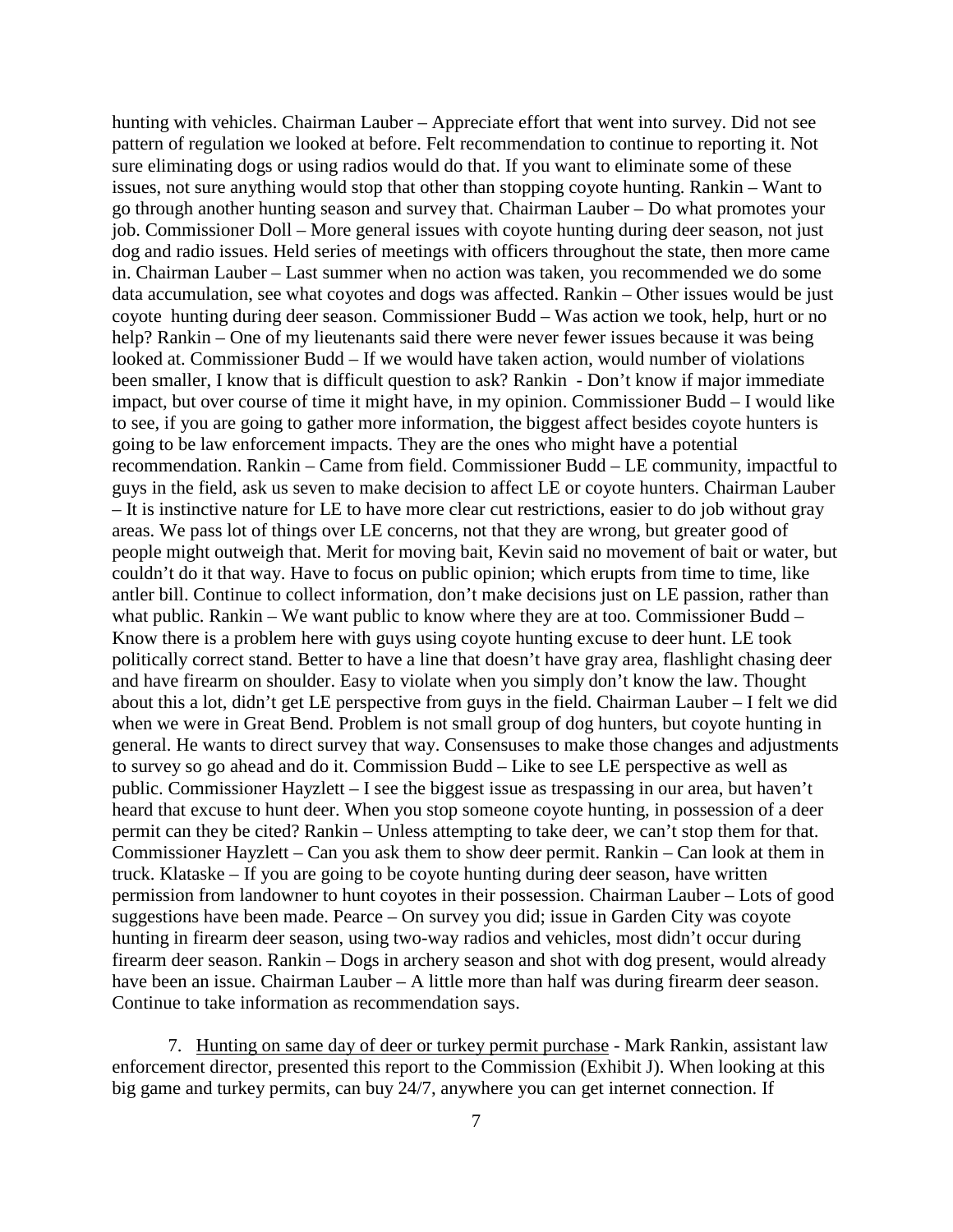purchased evening hours would be valid the next day. One of the concerns does create temptation to shoot animal and then obtain a permit, after the fact. Another concern was loss of permit sales. We have seen quite of bit of hunters who don't buy permit until right before they go out hunting. The easier we have made it to purchase a permit the easier it is to go out after they shoot the deer. For legal hunter, it costs them part of one day, for the illegal hunter it changes nothing. Fox – I see this is as a LE issue. Commissioner Budd – If you buy a license today should be able to hunt today. Commissioner Wilson – Memory not too clear, reason they made this regulation, weren't purchasing permit until they actually shot the deer and wanted to tag it. When was that? Rankin – 2001. Commissioner Wilson – Weren't legal to start with. Chairman Lauber – No question when it is sold, was written on paper. Not stop illegal hunter no matter what, leave it lay and come back with permit. Tend to think some lawful hunters will be inconvenienced. I agree with Don on this, most deer hunters have permit well in advance. Brought up by guy who said I can prove when I bought it. Where do we go now? Commissioner Doll – History? Rankin – Reports is the only way we could find that out and don't have manpower to do that. Pearce – Gone on ride longs during waterfowl season, amazing how fast officers can call in and check. Rankin – Have mobile terminals. Rankin – Glenn, is that something you do? Glenn Cannizaro – Depends on internet service or phone service. Rankin – Estimated time of death is difficult, 10-12 hours or longer can tell; have variables of estimate. Commissioner Budd – Biggest thing is we are trying to regulate such a small group. Writing on hand license in 2001, now date and time stamped. Ask if it would cause heartburn to you and your guys? Rankin – Inviting people to take. Paper receipts, made cases by looking at those license books, could look at when the one before and after were purchased, could use that to make a case. Chairman Lauber – Convenient to hunt day of purchase. Since Chris is not here, like LE to think about this and discuss some more. Jennison – In past written licenses and permits, technology is there, have electronic permits and have license on phone. It is the wave of the future. Chairman Lauber – Good point. Klataske – In addition to difficulty to LE, may affect revenues, a lot of us buy and then don't go hunting.

8. Lesser Prairie Chicken Federal Listing Update - Keith Sexson, Assistant Secretary, presented this report to the Commission (Exhibit K). The CCAA approach was at the request of oil/gas companies who are looking to the wildlife agencies, those with the expertise, to assist them with their planning and development to reduce impacts to the species. This was approved by the U.S. Fish and Wildlife Service on February 28, 2014, and the permit issued to WAFWA. So oil and gas industry can now enroll properties under the CCAA and receive a federal permit. We won't have ultimate news until March 30 from the U.S. Fish and Wildlife Service. As of this week, have 27 companies/industries, 3.7 million acres enrolled, \$20 million in enrollment fees to WAFWA for disseminate to landowners. A million of those acres in Kansas. Kansas is currently showing the most acres of industry and landowners. All together five million acres we set out as a goal in effort to conserve prairie chickens; at 330,000 landowner applications. Working group met in Austin, Tex. this week and collected information. Twenty of our own people covered western Kansas to make recommendations; 11,000 offset acres due to those efforts, 2.3 million under agricultural CCAAs. Decision made for 2014, looking at 41,000 acres covered under fiveand 10-year contracts for habitat work \$486,000, over length of contract about \$4.5 million. Industry is stepping up to the plate, taking those fees and putting them back on ground with landowners to put habitat on the ground in LPC range. People in Washington today taking these current numbers to the Service and Congressional delegation to make impact on final listing that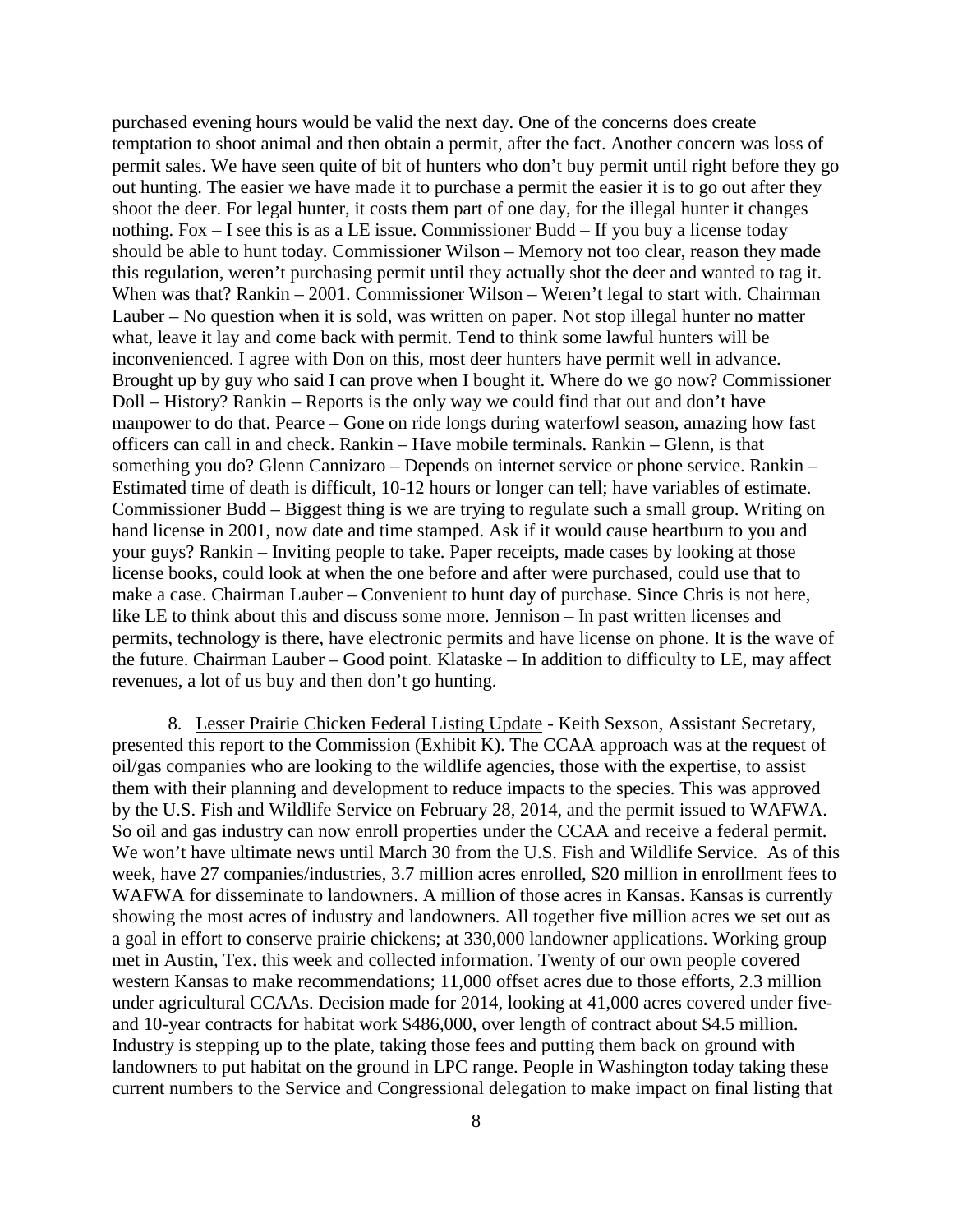is going to take place in a few days. Exceeded goals for industry and cooperating landowners. Lack rural electric cooperatives (REC) in these efforts so pushing hard to get some of those. Meeting on April 7 with RECs to discuss what process is about; will be under listed or not warranted scenario at that point. This is the third year of rangewide aerial survey; we know that the best we can hope for is status quo. We dropped 50 percent from first survey to second, nothing that has occurred between second and third we are working on so expect no change. One other way landowners are covered is USDA initiative programs through the Farm Bill. So feel landowners are covered. Working real hard on these enrollments. Reiterate, all about trying to affect this listing, some set up to benefit from listing; five states firmly behind not warranted. Law suits coming up, one by Oklahoma Attorney General to allow Service to continue with current listing; proposed listing was for threatened, could find for endangered, hope they find for not warranted; another lawsuit from Natural Resources Coalition on environmental quality technicalities. It is a whole new way of doing business. Feel if they work with the plan, may be a new paradigm on how endangered species are handled in the future. Jim Pitman has been working diligently on this. Chairman Lauber – Third survey running now or when? Sexson – Had 2011 and 2012. Chairman Lauber – Numbers reduced. Sexson – Yes, 17,000 rangewide. Chairman Lauber – How long to rebound? Sexson – Three good years. Was request to have emergency listing, provided best scientific information of weather conditions on upland game species. Not overnight. If good conditions this year still not rebound to 37,000. See trending upward. Some who want it listed may use as a factor. Changed fragmentation of habitat, not weather related changes. Didn't have aerial survey, have had swings in populations for many years back; common occurrence, seeing right now with pheasants. With habitat improvement and good weather will see rebounds in populations. Pearce – Would like to ask Gary if he hears much discussion, since right in that area? Commissioner Hayzlett – Cautiously concerned about property rights. Trying to figure out what agreement was, eased some worries with explanation. I grew up hunting prairie chickens, not sure if much more ground broken out than was then. Pearce – Who do I bother about this? Sexson – Jim will be back next week. Klataske – Getting industry and landowners to sign up, but what about haying practices on CRP; what about signing up USDA, only come on line if listed? Sexson – With USFWS discussions with NRCS and NSSA may impact emergency haying, impacts on bird and management of those kinds of programs. Klataske – Haying has hurt pheasant populations too. Sexson – All part of drought situation.

### **VII. RECESS AT 3:44 p.m**.

#### **VIII. RECONVENE AT 6:30 p.m.**

### **IX. RE-INTRODUCTION OF COMMISSIONERS AND GUESTS**

**XI. DEPARTMENT REPORT**

### **X. GENERAL PUBLIC COMMENT ON NON-AGENDA ITEMS**

Bruce Anderson, Manhattan – Draw procedure for elk hunting points, active duty military has first consideration. Soldiers on Ft Riley for only a year are drawing tags; I am retired military and after 42 years have not been able to draw. Chairman Lauber – Mandate that Ft. Riley has or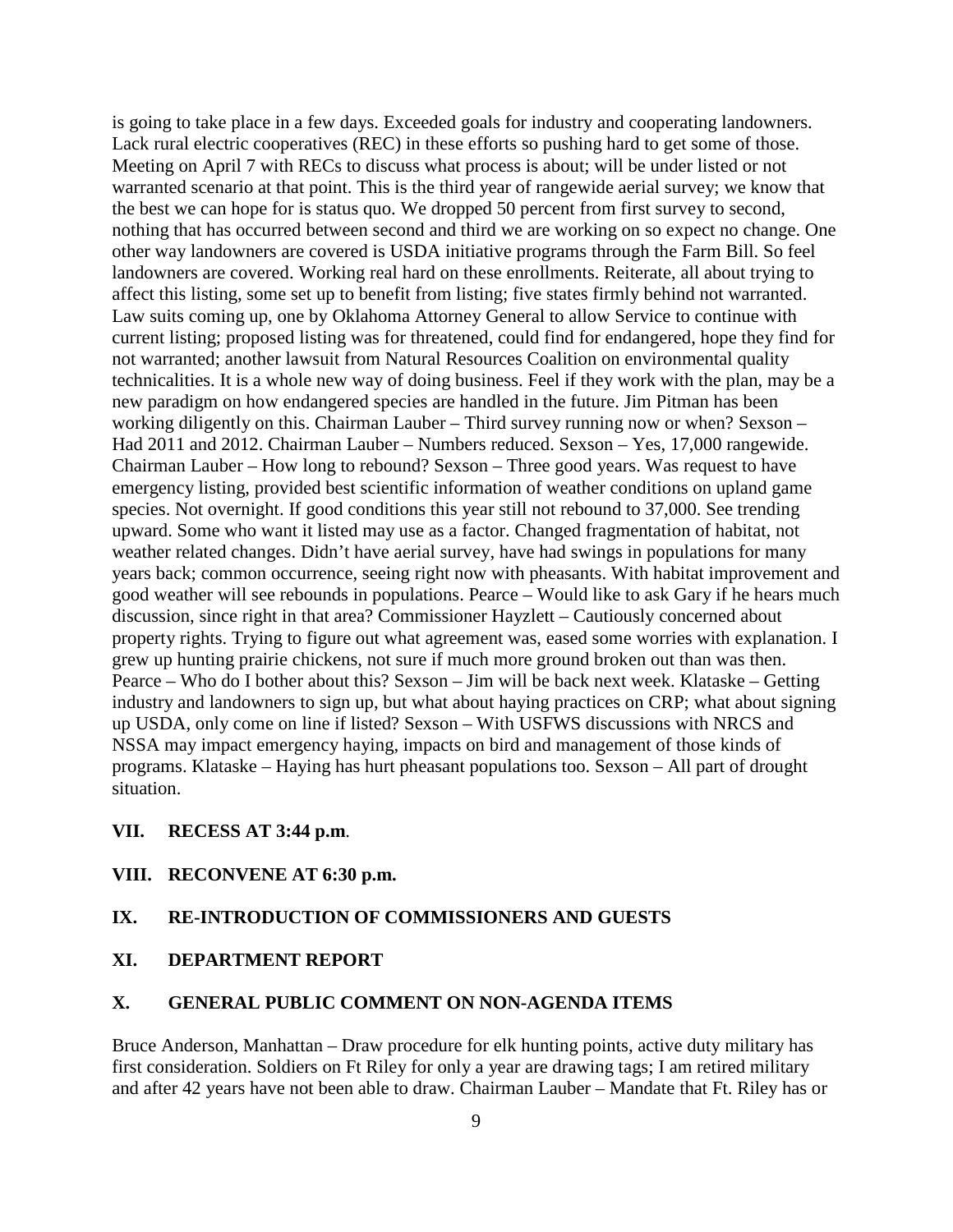is that our policy? Anderson – Active duty military and all the others; all active military and a percentage of others. In 2012, Ft Riley received 48 percent of permits with less than 3 percent of total applicants. Matt Peek – Procedure is that 100 people are drawn from military and nonmilitary; as retired military you go into general draw. Amy Thornton – That is in statute, done by legislature. Anderson – Trying for 19 years to get a permit. Chairman Lauber – Way original statute was set up, could only be appealed by legislature. Anderson – Maybe that was when there were 75 tags. Pearce – When I drew there were 10 bull and 15 cow tags. Anderson – Can't we change the formula? Chairman Lauber – Not sure we could do anything. Jennison – If statute, not much we can do; will get with Lloyd and others and will look into it.

Mary McBride – Introduce Glenn Creek and Jay Rouge Fine Sporting; we have hunting and fishing for groups, and inbound groups. Our corporate responsibility is conservation-based and we are interested in partnering for education to develop young people's personal awareness and respect of natural surroundings.

Secretary Jennison – Several meetings ago, had opportunity for us to see type of employees we have; I have service awards I should have taken to Winfield, but I forgot. Presented awards: Ron Kaufman who is public information officer, Ron edits what I write; he receives 15-year service award. Keith Sexson has been with department for 45 years. As I've been traveling around the country to AFWA and other meetings and I've found this agency is held in high regard, and it's because of Keith's efforts. Keith has served under three secretaries.

### **XI. DEPARTMENT REPORT**

#### **C. Workshop Session**

1. Upland Bird Regulations - Mike Mitchener, wildlife section chief, presented this report to the Commission (Exhibit L). This is information to set the stage if the lesser prairiechicken is listed as a federally threatened species, which could affect prairie chicken hunting regulations for the state. It depends on 4(d) rule. No recommending any changes, if the Service finds the species to be warranted for federal protection, we may need to quickly modify our hunting regulations for the fall 2014 season. The necessary changes will be dependent upon the take exemptions that get issued with a warranted finding. It is anticipated that the Service will exempt some take of lesser prairie-chicken by people who are legally pursuing greater prairiechickens and will probably close southwest part of state. Bring back further recommendations to April meeting once we find out listing status. Commissioner Hayzlett – Estimate of number of birds taken? Mitchener – Yes, did survey a couple of years ago. Number of lesser prairie chickens taken is somewhere in the neighborhood of 100 or so.

2. Public Land Regulations – Brad Simpson, public lands section chief, presented this report to the Commission (Exhibit M). Proposed changes for 115-8-1. Add Biller Buche, Chestnut Tracts in Region 5 to all non-toxic shot; this was purchased by Natural Resource Act damage funds; also add same tracts to equipment restrictions for shotgun and archery only. Commissioner Budd – At Perry, no motorized boats? Simpson – Can use electric trolling motors.

3. Kansas Threatened and Endangered Species Five-year Review of Lists – Ed Miller,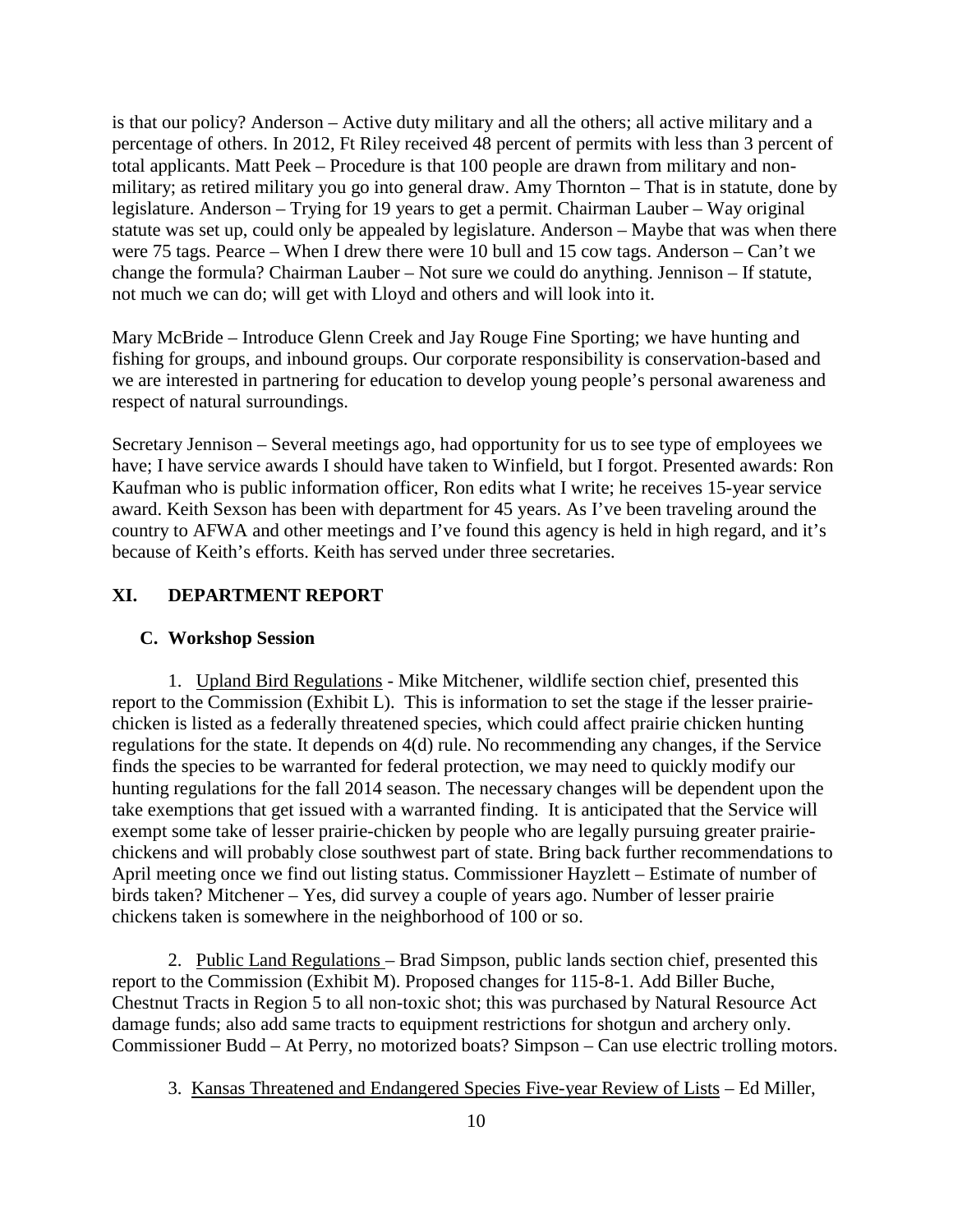wildlife biologist, presented this report to the Commission (Exhibit N, PowerPoint – Exhibit O). We're in the midst of five-year review of Kansas threatened and endangered species, and this seem like a timely topic with the possible repeal of the law that makes this necessary. However, we are going to proceed with the review. The review is actually a two-year process. This year we looked carefully at the definition of an endangered species, particularly the phrase, "viable component of the state's wild fauna." With that in mind, we are taking a really close look at our list to make sure that everything there should be there. We have some species on the list that may not be a viable part of the state's fauna. The definition of a threatened species really ties back to the endangered species definition. We do list federal species on our list and in fact that's in our statutes, twice in two statutes, KSA 32-958 and KSA 32-960. Kansas Nongame and Endangered Species Conservation Act was passed in 1975, and that's the act that could be repealed. The first list included 26 species and it kept growing. In 2009, the last five-year review, delisted bald eagle and peregrine falcon, but listed three species. Currently, there are 24 species listed as endangered (viable component of state's wild fauna) and 36 as threatened (likely in foreseeable future to become endangered), including 12 species that are federally listed. We have a T&E Task Committee of seven members that makes recommendations on biological status using current scientific information from surveys and research; not economic, political or social factors. Following the evaluation of all submitted petitions and input from the Secretary, the following list of species is recommended for review at this time: Eskimo curlew (probably extinct or near extinction and is no longer viable in Kansas, last documented 1902), remove from endangered list; black-capped vireo (no longer viable in Kansas, last documented 1885), remove from endangered list; many-ribbed salamander (no population in Kansas), remove from endangered list; chestnut lamprey (no longer viable in Kansas, doing well in Ozark streams of MO, five records from 1952 to 2007), remove from threatened list; silverband shiner (no longer viable in Missouri River, last collection 1957), remove from threatened list; spring peeper – (doing well enough to be removed due to increase in wetland habitat), remove from threatened list; redbelly snake – (petitioned by HDR consulting firm (petitions listed on website) only found in northeast and eastern tier of counties and petitioner claims habitat increasing), a slug eating snake; remove from threatened list; smooth earth snake (petitioner claims population and range increasing, in eastern Kansas), a worm eating snake; remove from threatened list; longnose snake – (found in southwest Kansas, same range as LPC, assume anything done to help LPC would help them), these snakes are nocturnal, FHSU looking at those and have state wildlife grant with KU biological survey on their status, review requested by Secretary; northern long-eared bat – (white-nose syndrome, lives and breeds in Kansas, one of only times petitioned to be added to threatened list because of disease). Next steps: 1) Informational meetings (coming up in April); 2) T&E Task committee checks citations, identifies and questions experts; and 3) Final recommendations provided to Secretary from the T&E Task Committee prior to June meeting; and 4) Commission votes on proposed changes to the current lists in public hearing. Commissioner Budd – Robin, the potential legislation, explain that? Jennison – Repeal giving this agency the authority to regulate these species. Would make Kansas one of four other states that don't have T&E species law and would make this discussion moot. Commission Budd – Was this a surprise to you? Jennison – Yes, issue with smooth earth snake and redbelly snake mitigation. Agency has always taken this role very seriously. Frustrating to me when talked to legislature, attempting to do things about it and legislature comes forward, frustrating to take off the list, but to throw the whole list out the window is remarkable. Citizens of Kansas think it is important for us to protect T&E species. We take this seriously. Commissioner Budd – Do you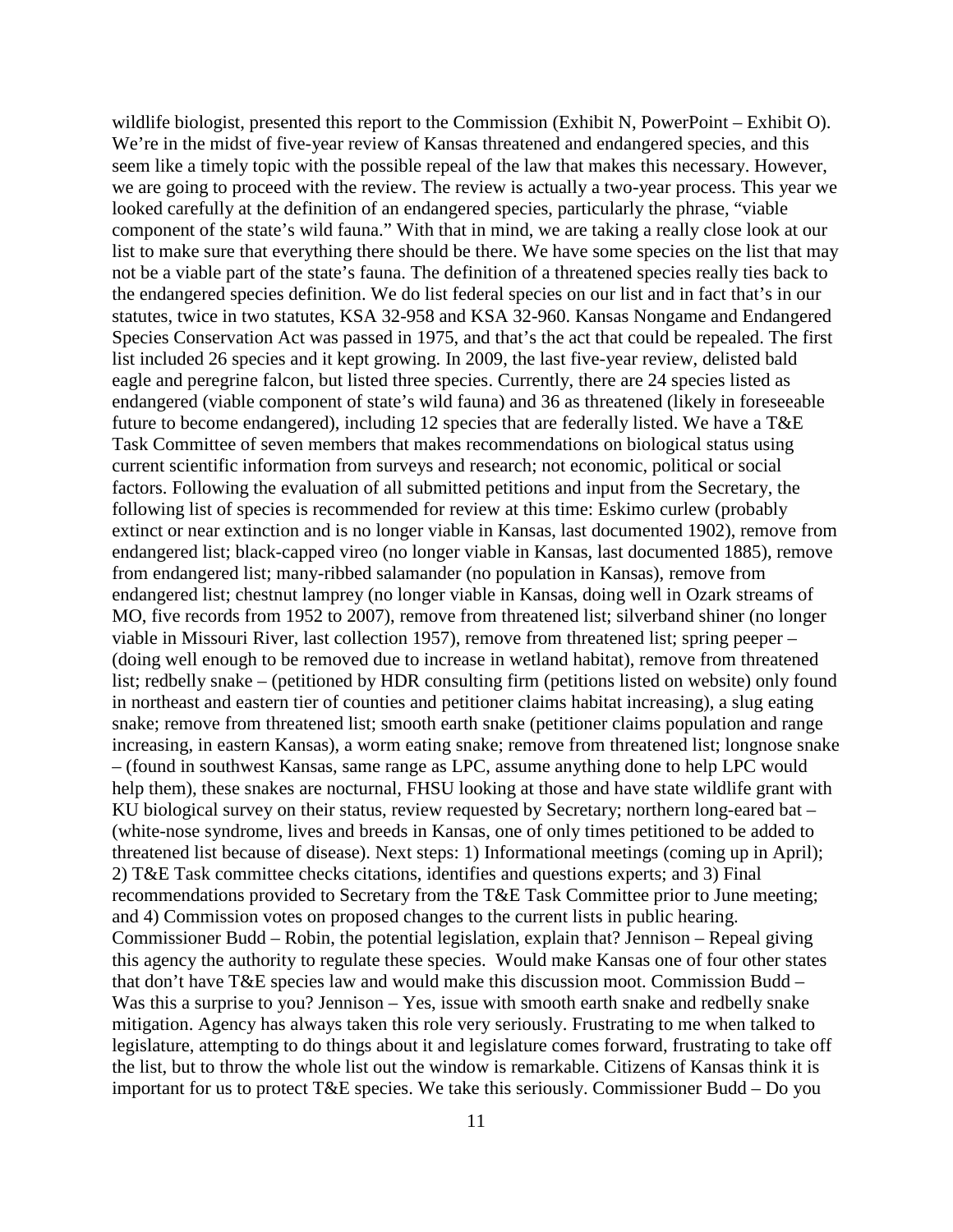think this was a dramatic move to get attention? Jennison – Some in the legislature would like to remove it, a culmination of a number of things. Don't feel it would be the majority if we explain the importance of diversity with flora and fauna of Kansas. Commissioner Budd – On eastern part of snake those snakes were big factors in development community. Looking at list unaware of what is on that, but list has grown tremendously from 0 in 1975 to now. Every time we react to endangered species like this cause reaction on other side. Feel there needs to be a list, but needs to be realistic. Jennison – As time changes and agriculture and industry changes, needs change. Feedlots in western Kansas, million people communities can see urban crawl; unhandy to some. Kansans expect us to look at that, we have taken serious approach. Frustrating when we go to legislature to point that out, and they don't look at it. Commissioner Budd – Statutorily, we have a process we have to go through. It almost seems like some of these things have become controversial, find middle ground. Jennison – We get our authority from the legislature, years ago, when commission became cabinet level with reorganization. Some legislators who feel we are doing some things improperly, do what we continue to do and recommendations we make to you, for most part based on science, take away from science and put in political. Fine line to walk and balance we need to find. Conserve natural resources of this state. Chairman Lauber – Notwithstanding, lack of legislative enlightenment, Ed needs to continue to do what he needs to do. Ed and his group are trying to walk fine line. Go forward, Kansas more responsive to flora and fauna than the feds will be. Jennison – I think you are right, look what has happened to the bald eagle, which is because of state and federal T&E acts. Also species reintroductions like wild turkey and elk; an important component of that. Commissioner Budd – If more sensitive to species on list and how viable they are to not create some of these problems in the future. Jennison – Give "Teddy Roosevelt quote" – industry should not grow to spite natural resources. Commissioner Budd – Municipalities are demanding green space be set aside so they are sensitive to it. Jennison – I would agree. Pearce – How many on T&E list? Miller – 24 endangered and 26 threatened. Pearce – Waterfowl marsh affected or businessman in Kansas City. Commissioner Budd – Redbelly snake issue in eastern snake, mitigations, impacts to some of my developments in the past, absolutely but a wash because of green space requirements. Pearce – Where are we on documentations of those two snakes? Miller – Recovery plans for both of these snakes; due to get report from Biological Survey end of month. Representative Carpenter – Same discussion 15 years ago, and problems with legislature; you are in charge of species, you have to be that voice, it is that simple. Commissioner Hayzlett – There are 63 legislators up there with less than 3 years of experience, have ups and downs, different things going on, look for it to smooth out.

4. KAR 115-25-7. Antelope; open season, bag limit and permits. - Matt Peek, wildlife biologist, presented this report to the Commission (Exhibit P). Presented at last several commissioner meetings; no changes to season structure, and permit types or units. Do have changes to permit numbers. One hundred forty firearms permits and 40 muzzleloader permits are proposed in the three management units as follows: Unit 2 – 98 firearms permits and 26 muzzleloader permits; Unit  $17 - 34$  firearms permits and 8 muzzleloader permits; Unit  $18 - 8$ firearms permits and 6 muzzleloader permits. Chairman Lauber – What is most current production rate? Peek – About 40 fawns to 100 does. Chairman Lauber - Do survey every summer? Peek - Every summer and winter. Pearce – Still do surveys on Flint Hills population? Peek – Not this year.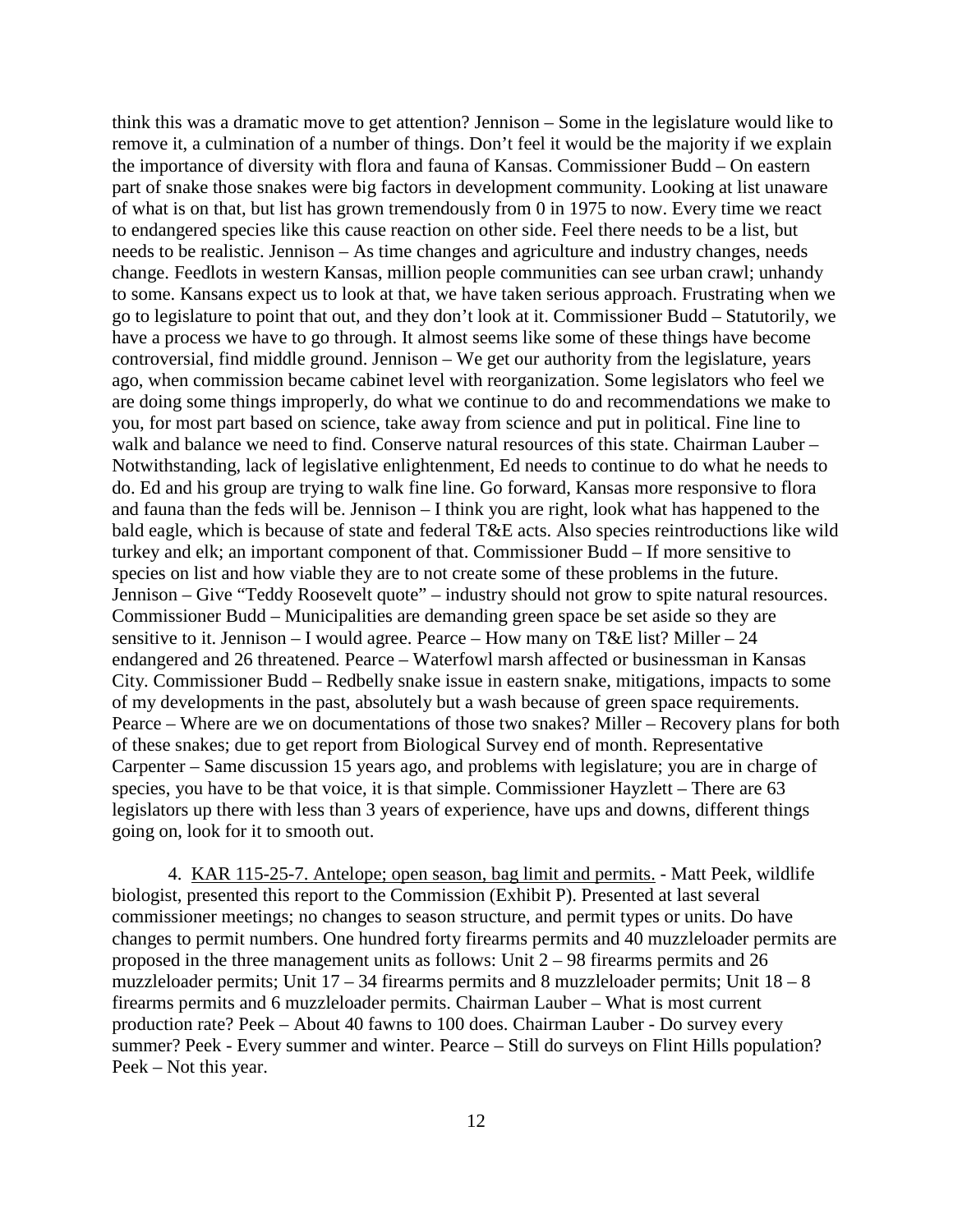### **D. Public Hearing**

*Notice and Submission Forms; Kansas Legislative Research Letter and Attorney General Letter (Exhibit Q).*

1. Free Park Entrance and Free Fishing Days by Secretary's Orders – Jeff Bender, Osage region parks manager, presented this resolution to the Commission (Exhibit R). Free fishing days are June 7 and 8, 2013. The park entrance days are left up to the events and are varied, March 29 is first day which is for open houses and second day is decided by each manager, depending on events going on at their parks.

2. KAR 115-25-8. Elk; open season, bag limit and permit. - Matt Peek, wildlife biologist, presented this report to the Commission (Exhibit S). No changes in season structure or units. Most of the state is set to coincide with firearm deer season. In Unit 2, around Fort Riley, September 1 to November 30. Ten any-elk permits and 15 antlerless permit, unlimited hunt-own land permits; as mentioned half to active military and half to general public. In Unit 3, unlimited permits. Pearce – Harvest in Unit 3? Peek – Two off post, one in Hamilton and one in Logan counties. Not aware of any others closer to the Fort.

### **Commissioner Doll moved to approve KAR 115-25-8 before the Commission. Commissioner Hayzlett seconded.**

|                              | The roll call vote on KAR 115-25-8 as recommended was as follows (Exhibit T): |
|------------------------------|-------------------------------------------------------------------------------|
| <b>Commissioner Budd</b>     | <b>Yes</b>                                                                    |
| <b>Commissioner Dill</b>     | <b>Absent</b>                                                                 |
| <b>Commissioner Doll</b>     | <b>Yes</b>                                                                    |
| <b>Commissioner Hayzlett</b> | <b>Yes</b>                                                                    |
| <b>Commissioner Marshall</b> | Not available (via Skype)                                                     |
| <b>Commissioner Wilson</b>   | <b>Yes</b>                                                                    |
| <b>Commissioner Lauber</b>   | Yes                                                                           |

#### **The motion as presented KAR 115-25-8 passed 5-0.**

3. KAR 115-25-9. Deer; open season, bag limit and permits. - Lloyd Fox, big game research biologist, presented this report to the Commission (Exhibit U). This is an exempt regulation that must be reviewed and passed each year to establish the deer hunting season dates for the following year. This regulation sets the season dates, which is the same structure of season dates as last year. This includes pre-rut season mandated by legislature, the information we have about that season is that was used by very few people. The archery season dates shall be September 15, 2014 through December 31, 2014; urban unit 19 and 10a from January 19-31, 2015. The regular firearm season dates in all deer management units other than the military areas, shall be December 3-14, 2014; the pre-rut white-tailed deer antlerless-only season, required last year by the legislature, in all deer management units shall be October 11 and 12, 2014. Approximately 1,700, (2 percent) deer taken last year were taken during that 2-day period. The muzzleloader-only season in all deer management units shall be September 15-28, 2014. The first season of the year is open to designated persons and youth. It allows them to hunt deer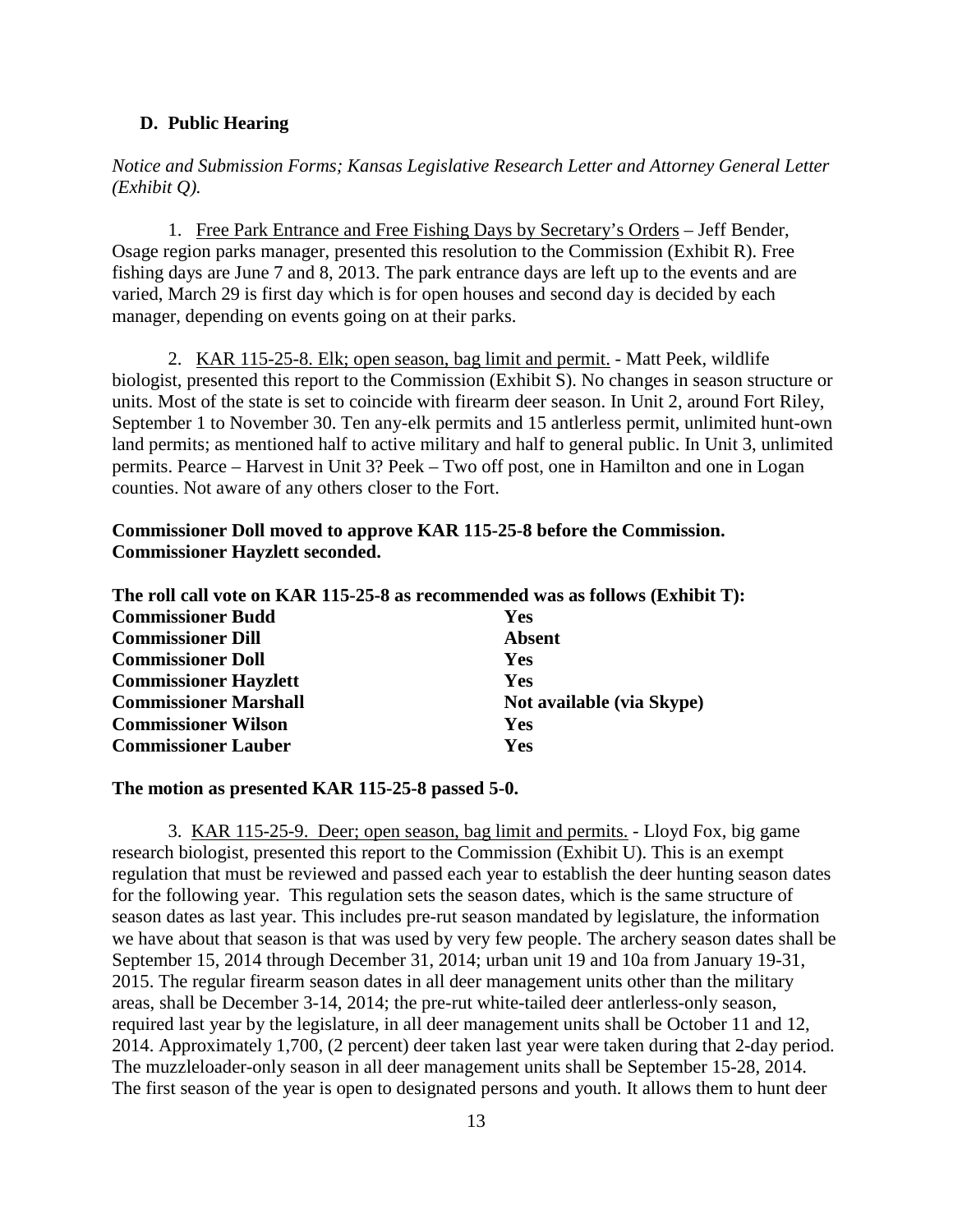during September 6-14, 2014 in all deer management units.

Extended firearm seasons: Unit 18 is exclude from all whitetail antlerless-only seasons; each unfilled deer permit valid in unit 6, 9, 10, or 17, as applicable, shall be valid during an extended antlerless-only firearm season beginning January 1, 2015 and extending through January 4, 2015 in those units. Unfilled deer permit valid in 12 units (1, 2, 3, 4, 5, 7, 8, 11, 12, 13, 14, or 16), shall be valid during an extended antlerless-only firearm season beginning January 1, 2015 and extending through January 11, 2015 in those units; and unfilled deer permit valid in units 10A, 15, or 19, as applicable, shall be valid in an extended antlerless-only firearm season beginning January 1, 2015 and extending through January 18, 2015 in those units. First antlerless white-tailed deer permit shall be valid statewide, except in unit 18, closing both the white-tailed antlerless season and additional white-tailed antlerless-only tags in that unit; second permit good on lands not managed by the department, except Cedar Bluff, Glen Elder, Kanopolis, Lovewell, Norton, Webster, and Wilson Wildlife Areas and Kirwin National Wildlife Refuge; and three additional antlerless white-tailed deer permits valid in units 1, 2, 3, 4, 5, 7, 8, 10A, 11,12, 13, 15, 16 or 19 and eight specific wildlife areas and Kirwin.

### **Commissioner Doll moved to approve KAR 115-25-9 before the Commission. Commissioner Hayzlett seconded.**

|                              | The roll call vote on KAR 115-25-9 as recommended was as follows (Exhibit V): |
|------------------------------|-------------------------------------------------------------------------------|
| <b>Commissioner Budd</b>     | <b>Yes</b>                                                                    |
| <b>Commissioner Dill</b>     | <b>Absent</b>                                                                 |
| <b>Commissioner Doll</b>     | Yes                                                                           |
| <b>Commissioner Hayzlett</b> | <b>Yes</b>                                                                    |
| <b>Commissioner Marshall</b> | Not available (via Skype)                                                     |
| <b>Commissioner Wilson</b>   | Yes                                                                           |
| <b>Commissioner Lauber</b>   | Yes                                                                           |

#### **The motion as presented KAR 115-25-9 passed 5-0.**

Secretary's Orders for Deer - Lloyd Fox, big game research biologist, presented this report to the Commission (Exhibit W). Overall the number of nonresident deer permits is the same but decreasing and increasing in some units. Increasing in 6 units (DMU 1, 2, 3, 4, 5, and 17) Pearce – Density? Fox – The increase was ten percent in unit 5 and 5 percent in unit 17; the density of nonresident deer hunters would increase from 1.36 nonresident hunters per 10 square miles to 1.48 per 10 square miles in unit 1. Pearce – What do you consider northwest? Fox – The western units, 1, 2, 3, 4, are still showing strong increases; Unit 17 is the one that it no increasing at the rate the northwest unit are; units 8, 9, 10 have shown declines and those are where the permits were taken. Pearce – Survey on smaller caliber rifles? Fox – Yes, few people used small caliber, couple hundred out of 20,000, about 4 percent. Pearce – Crossbows? Fox – Increased in popularity, 2011 487 deer taken, 2012, opened and allowed young individuals, and over 55, and opened in 4 units with 1,487 deer being taken. And 3,200 deer were killed with crossbows this last year. Pearce – how does that compare of the general archery kill? Fox – The general archery kill this last year was 25,400. Had significant changes in distribution of the harvest. Last year we were required to issue a combo permit and in that procedure allowed two permits with each nonresident issuance, including a whitetail antlerless tag to all nonresidents, so had 20,000 of